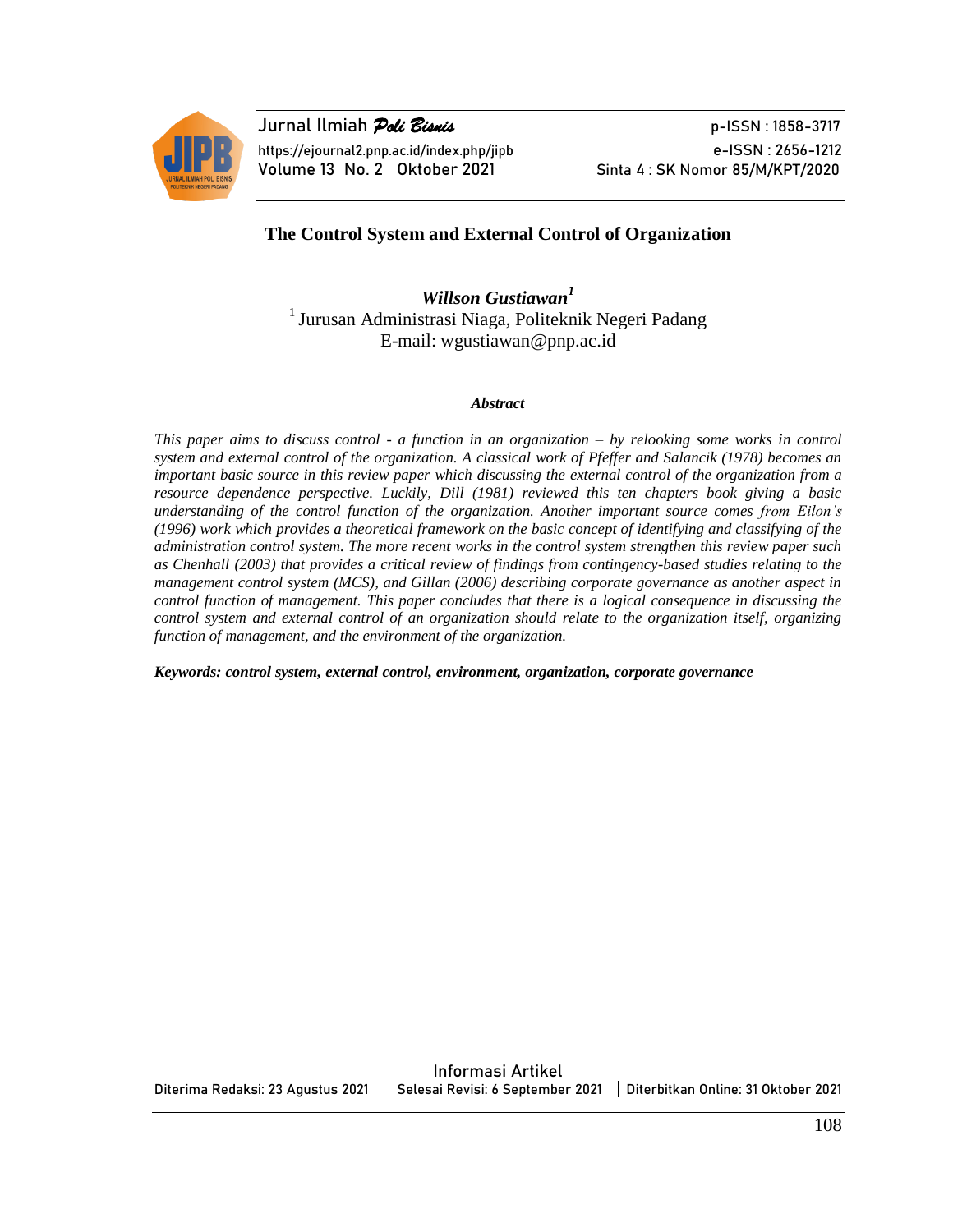#### **INTRODUCTION**

In a management theory seminar course, it is occasionally discussed about management and organization. One time, after discussions with introduction, management theory, managerial work, and executive function – that we can assume as common theoretical framework in learning management and a planning function of management – we are now entering the next function, namely organizing. But, our specific topic begins with organization and its macro level. Not surprisingly, the function of organizing indeed has strong relationship with the organization. Frankly, that is the first curiosity why we discuss the organization, not the organizing as management function.

Second curiosity is the only one reference using in this discussion, the book of Pfeffer and Salancik (1978) under the title The External Control of Organization: Resource Dependence Perspective. The word "control" is rather disturbing the mind. Since we have known that "control" is another management function. So, that, how could it be discussed in organizing function or in organization topic.

Carried away the curiosity, it is started looking for answer. That the reason why, we need another view of this book, to help me answering the concerns. Fortunately, it is found William Dill' reviewed work on American Journal of Sociology.

After reading some materials regarding this concern, it is realized that the book is about how organizational environment affect and constraint organizations and how organizations respond to external constrains, and organizational behavior is constrained and shaped by the demands and pressures of organizations and groups in its environment. Another new curiosity then appears the mind, the environment. What is the importance of the environment for an organization?

Before go further discussing in external control of organization and the environment, the function of control should stay steadily in our mind. This paper describes the control system which choose classical work of Eilon (1966) in Journal of Management Studies.

This paper is believed to enrich the understanding of the control system of an organization. Specifically, when the control system of organization be associated with the external control of the organization, corporate governance and its recent developments and management control system. The integration of those concepts within this paper might yield a more comprehensive conclusions and could be documented in the relevant body of knowledge literatures. Since, this discussion took place in a forum of organizing management function. Come with that, the purpose of this paper is revealing one aspect in management function namely the control which be deepen with re-examination of control system and the external control of the organization.

#### **THEORETICAL FRAMEWORK**

Eilon in his article published in 1996, wrote the basic concept of administration control system classification. He described the system's response to instruction, those were form of output, response amplitude, and response time. Most important he classified the element of a control system: standards, measurement, controllers, and control of control.

Actually, this paper aimed to define, identify and classify administrative control system. There were two obvious pre-requisites to a control system: a standard and procedure for measurement. The sequence of control system processes that defined as the control procedure and describe the way in which a controller fits into the work of the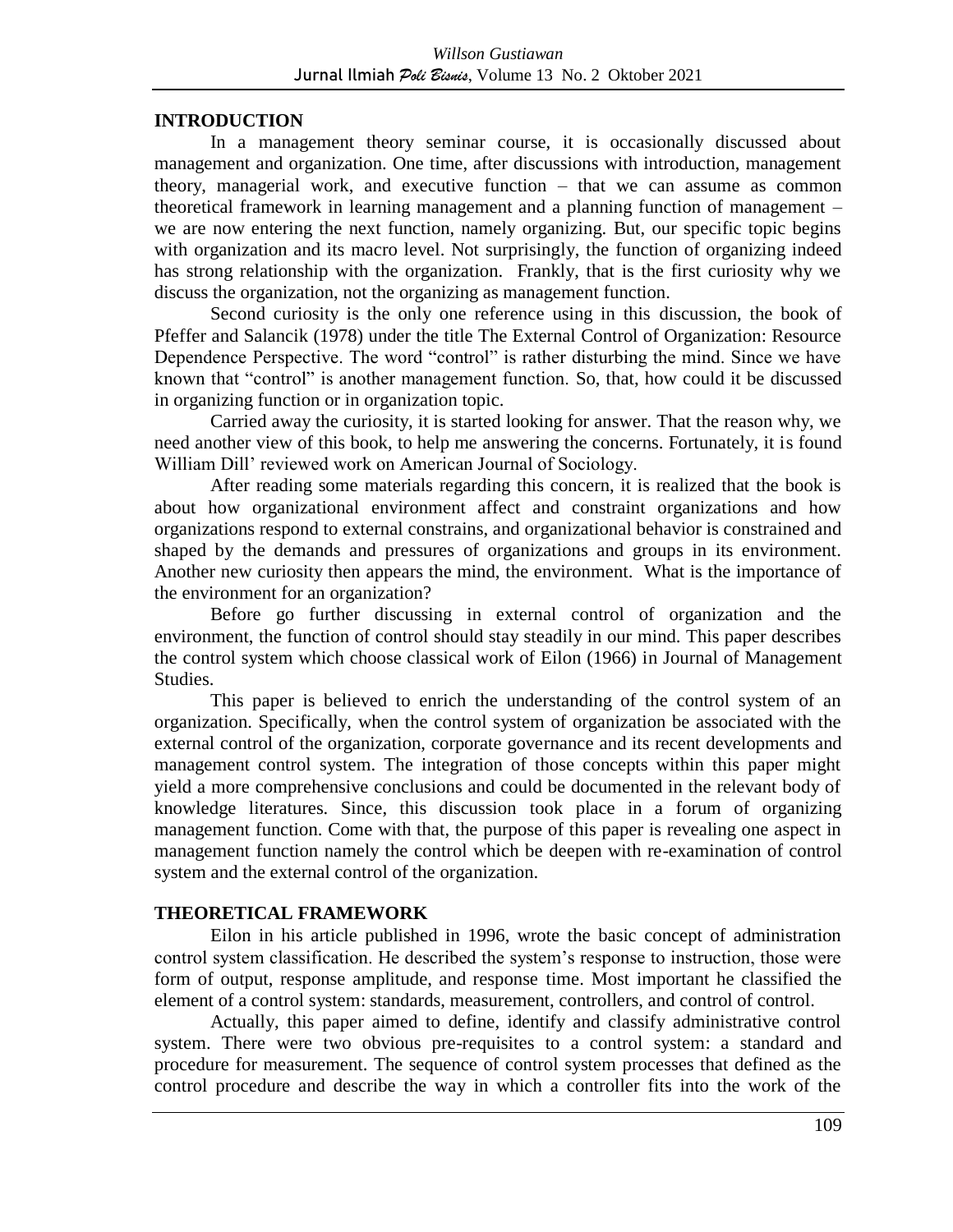system, has elements: standard of performance, a measurement process, the controllers' role in the system and evaluation of control effectiveness (control of control).

These elements themselves has made me realize that this topic has strong relationship to the function of management. Even in control system, there are management function applied, such as simply plan-do-check. Standard of performance can be identified as planning function, while a measurement process and the role of controllers as doing function, and evaluation of control as check function. Interestingly, there is a control function in the control function. We do deduce, that control is the important of management function.

The author proposed characteristics of administrative control system as follows:

1. Standards

Including: Language (numerical values, rankings on a utility scale without numerical value, description); Set (single characteristics, multiple characteristic); Objective: short term only, short and long term objective specified; Control limits (single control limit, double control limits), Rigidity (rigid standards, adaptive standard, operation serves as a standard)

2. Measurement

Including: Frequency (continuous, periodic, random); Delay (instantaneous measurement, delay in measurement or transmission); Duplication (single measurement process, number or parallel measurements in action)

3. Controllers

Including Number and linkage: a single controller, several first order controllers on series, several first order controllers on parallel, several controllers in seriesat least one is of the second order, several controllers in parallel-at least one is of the second order, as above and there is at least one hybrid controller, mixed control of second order, hierarchical control, controllers also play a prominent part in other systems; Time span such as an hour, a day, a week, a month, a quarter, half a year, a year, two years, etc.

4. Control of Control

Including: continuous, periodic, random, absent altogether, acts only in cases of failure or breakdowns.

This classification can be used as basic concept to control system.

## **The Management Control System**

After looking backward from the 1966 Eilon's classification of control system, we move on the more recent management control system almost after 50 years. First, we look at 2003 Chenhall's research findings in this area.

Through his article, Chenhall attempted to provide a critical review of finding from contingency- based studies over the past 20 years from until 2003, derived a series of propositions relating management control system (MCS) to organizational context. The paper also examined issues related to the purpose of MCS, the elements of MCS, the meaning and measurement of contextual variables, and issues concerning theory development. In the end of this paper the author considered the possibility that contingency-based ideas could encompass insight from a variety of theories to help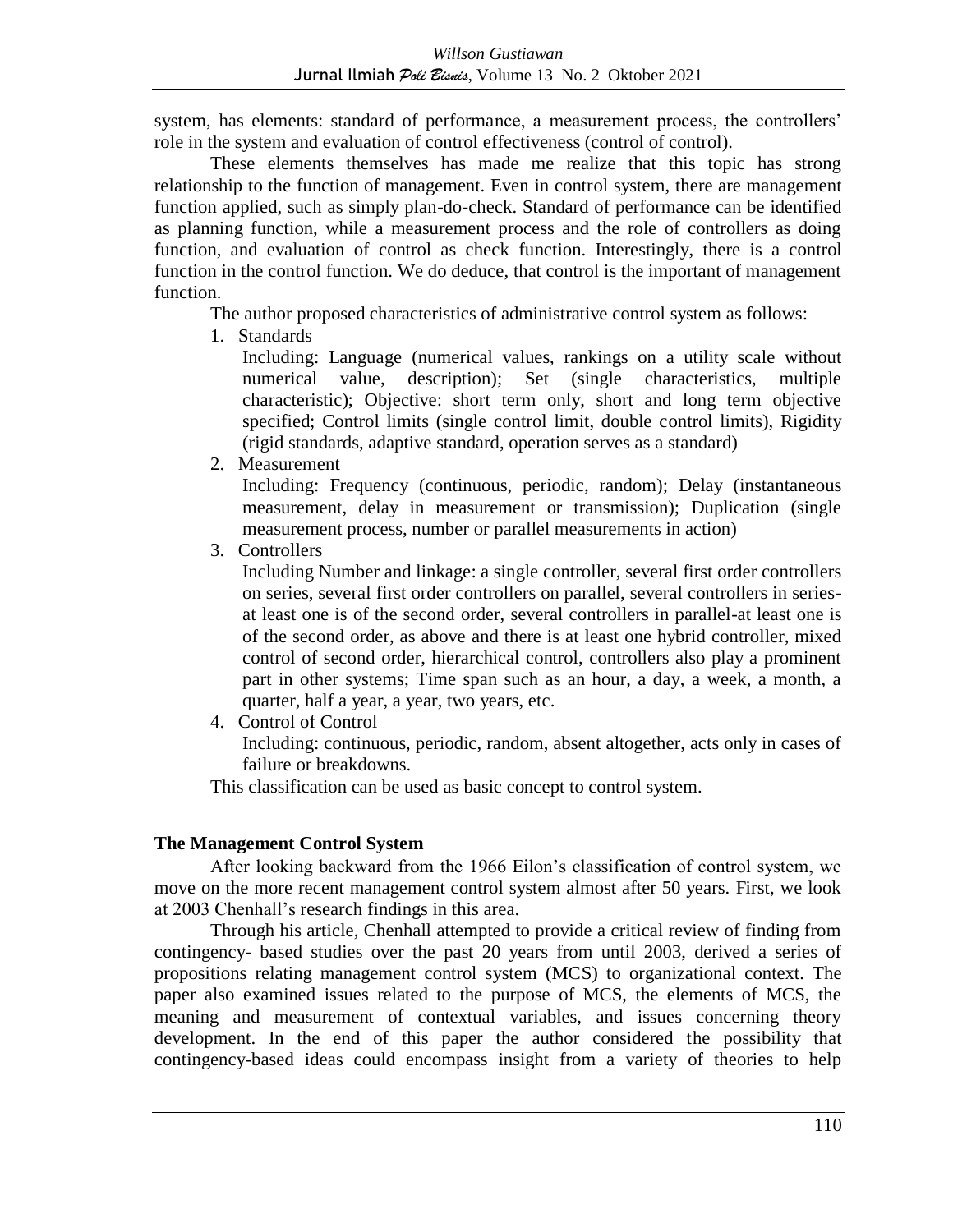understand MCS within its organizational context. A contingency-based research as we knew has a long history in MCS.

The concept of MCS including organizational framework for contingency-based MCS research, the meaning of MCS, and outcome of MCS and their critical evaluations can be read more detail from page 128 to 136. We prefer to summarize the contextual variables in MCS as follows:

- 1. The external environment, a powerful contextual variable that is at the foundation of contingency-based research.
- 2. Generic concepts of technology, how organization's work processes operate and include hardware, materials, people, software and knowledge.
- 3. Contemporary technologies, the role of advance technologies such as just in time (JIT), total quality management (TQM), and flexible manufacturing (FM)
- 4. Organizational structure, the formal specification of different roles for organizational members, or task for groups, to ensure that the activities of the organization are carried out.
- 5. Size, that enable firms to improve efficiency, providing opportunities for specialization and the division of labor
- 6. Strategy, whereby managers can influence the nature of the external environment, the technologies of the organization, the structural arrangement and the control culture and the MCS
- 7. Culture, represent an extension of contingency-based research from its organizational foundations into more sociological concerns.

#### **Corporate Governance.**

There is another aspect in control function of management that during the last two decades the research in this area increased dramatically, that is corporate governance. Gillan (2006), with his article aim to present a corporate governance framework, provide a broad overview of the issues and recent work in the area, and place each of the special issue papers within this context. His paper proceeded with definitions of corporate governance, elements of internal governance, external governance mechanism, broad view of governance emphasizing the study of multiple governance mechanism, and some thought on future research.

Zingales (1998) defined governance system as the complex set of constraints that shape the ex post bargaining over the quasi-rents generated by the firm. (Shleifer & Vishny, 1997) Shleifer & Vishny (1997) defined corporate governance as the ways in which suppliers of finance to corporations assure themselves of getting a return on their investment. While (Gillan & Starks, 1998)Gillan & Starks (1998) broadly defined as the system of laws, rules, and factors that control operation at a company. From these definitions, we can see the strong relationship between corporate governance and the control function in management, even it is more stress in financial matters.

From those definitions, the author then developed corporate governance framework. The framework generally divided into two aspects: internal and external governance. Internal governance consists of 5 basic categories: (1) the board of directors and their role structure, and incentive, (2) managerial incentive, (3) capital structure, (4) Bylaw and Charter Provision or antitakeover measure, (5) internal control system. Similarly, the external governance also have 5 groups: (1) law and regulation, specifically federal law,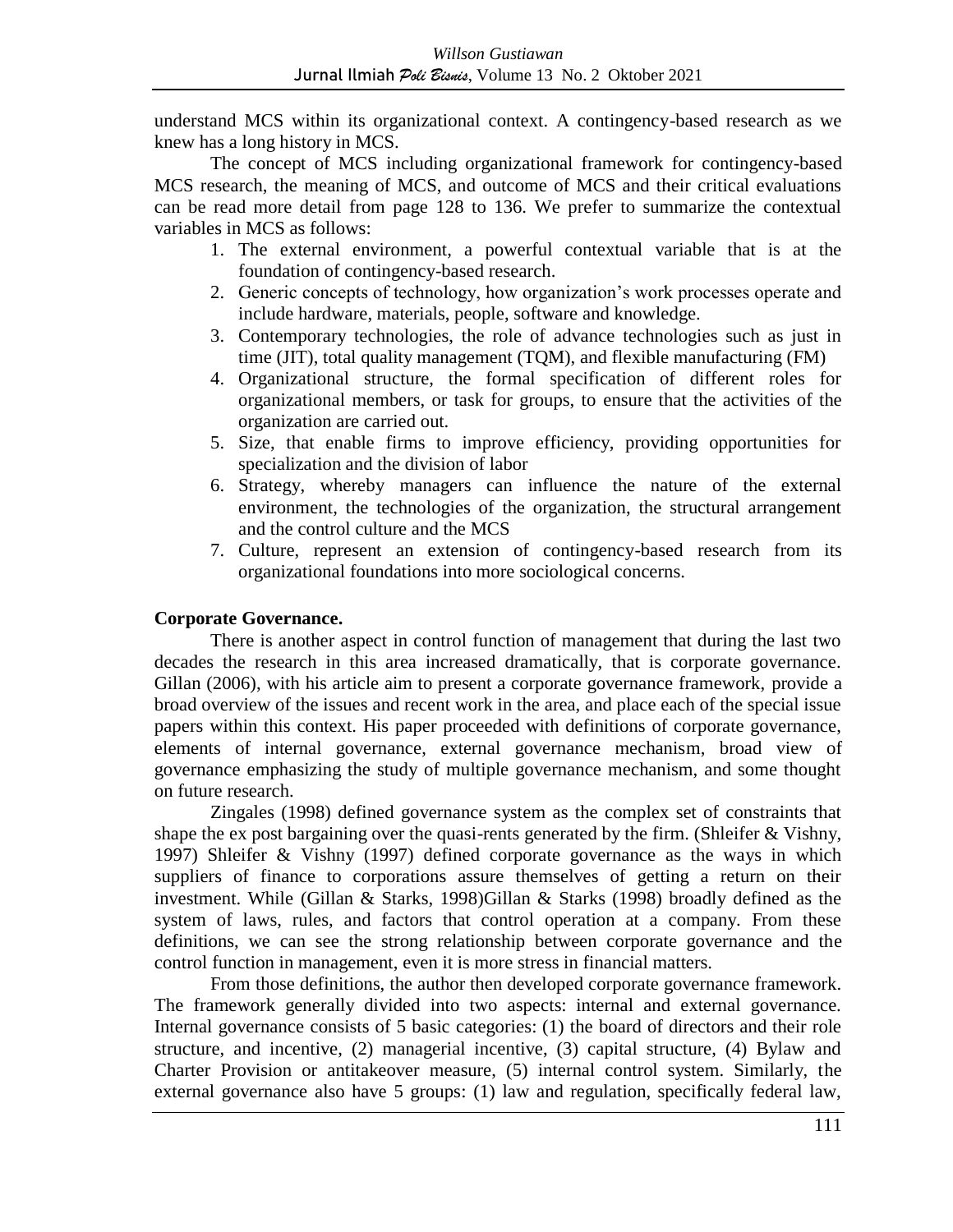self-regulatory organization, and state law, (2) markets 1 including capital market, the market for corporate control, labor market, product market, (3) market 2 emphasizing providers of capital market information such as that provided by credit, equity, and governance analysts, (4) market 3 focusing on accounting, financial and legal services from parties external to the firm including auditing, directors' and officers' liability insurance, and investment banking advice, (5) private sources of external oversight particularly the media and external lawsuits.

The author gave some notes to his papers regarding corporate governance, that each adds to our understanding of one or more specific governance issues, in a manner consistent with contemporaneous governance research the paper in the issue increasingly focus on multiple aspect of corporate governance, and more generally the research fall into one of three broad classification: performance as a function of governance, governance as a function of governance and the impact of governance on performance. Finally, however, the future research is still needed to add the understanding of governance system.

The research in this relatively new area in control function of management is encouraged to scholars who interested in. we think with the basic concept of control from Eilon, management control system from Chenhall and corporate governance from Gillan give us rather enough materials to start the research.

### **METHODOLOGIES**

This paper is one of basic research to describe the control system of organization by reviewing some academic works related to the topic. Therefore, the library research is used in this review paper. The library research itself is a study which collect secondary data from previous literatures that compare, contrast, criticize, synthesize and summarize the phenomena in a certain area.

As a primary data source of this paper, the classical work of Pfeffer and Salancik (1978) and the latest of 2003 edition with appropriate new perspective which strengthen with Dill (1981), Nakajima (2010) and Mahadeen et.al, (2016) reviewed papers are used to discuss about the control function of organization. The book consists ten chapters, which provide an understanding the behavior of organization, organization and social context defined, social control of organization, managing environment demands, altering organization interdependence, environment, executive succession, and the design and management of externally controlled organizations. The more recent studies regarding the control system and the external control also compare with the internal perspective of organizational control.

Those concepts of organization and its environment are based by more recent theoretical review of Eilon (1996), Chenhall (2003), and Gillan (2006) paper reviews. The theoretical references are believed to enhance the point of review to the specific theme. Eilon provided the basic concept of administration system classification, the definition and the identification the control system, and proposed the characteristic of the control system. While Chenhall provided a critical review of finding from contingency based studies and management control system (MCS) in terms of the purposes, the elements, the meaning and measurement of contextual variables, and the theory development. Chenhall's works obviously offered the theoretical frameworks, approaches, methodologies, and proposition to initialize the opportunity in MCS research. Finally, Gillan with his article provided a corporate governance framework and a broad overview of this topic including definitions,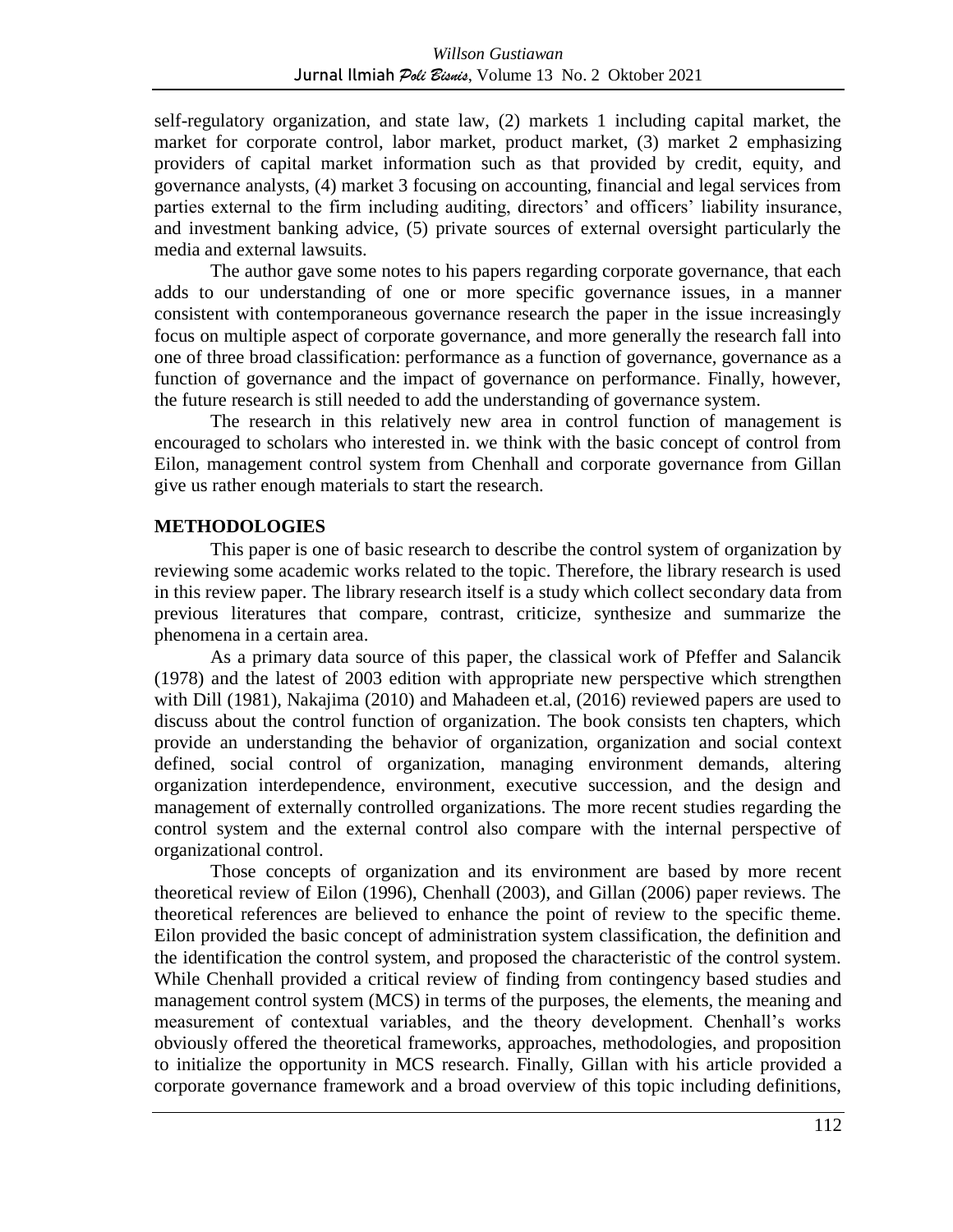elements of internal governance, mechanism of external governance, and ideas for next studies.

### **DISCUSSION**

Before finding out all the curiosities, the following paragraphs are to summarize the content of this book. The book consists of ten chapters. An external perspective on organization is the first chapter that introduce to us how to understand the behavior of an organization, one must understand the context of that behavior – that is the ecology of the organization (p.1). Organization survive to the extent that they are effective that derives from the management of demand. Every organization requires some transaction with its environment, and this calls for maintaining social legitimacy and political acceptance.

In chapter 2, organization are mostly defined in terms of goal-orientation or an instrumental view, but the authors define organization as coalitions. Organizations are markets for influence and control. In conclusion, organizations are coalitions, maintained by providing inducements (satisfaction) to participants who support the organization (p.29). This chapter is titled organization and social context defined.

Next chapter tells deeply about social control of organizations. Social control involves a process in which both the influences and the focal organization act to affect the conditions governing the influence process. An organization's dependence on another could be determined by (1) importance of resources, (2) discretion over resources allocation and use of an interest group, and (3) concentration of resource control or substitutability of resources (p.45-46).

Environment of an organization can affect organization's outcomes without affecting its behavior. Environment can be thought of as having three levels, the entire system, the set of individuals and organization, and the level of organization's perception and representation of the environment. Planning is based on a theory of the past, and when plans go wrong, it is the theory and not the environment that is wrong (p.73). We can find this in fourth chapter about the organizational environment and how it is known.

Chapter 5: Managing environment demands: adaptation and avoidance. The density and interconnectedness of inter-organizational field today derives from adaptations to past problems. Organization must be prepared to avoid influence. The organization must either choose which of the various competing demands to address or to somehow avoid the conflict or demands. On the other hand, avoidance for resources dependence could be achieved through buffering against instability, or by controlling the rules of trade through formal or informal means, or taking control of the organization providing needed resources, or altering the organization itself to hedge its risk through building substitutable exchanges or diversification (The External Control of Organization, 2014).

Altering organizational interdependence in chapter 6 tell us that organizations engage in merger to control interdependence. Authors empirically demonstrate that there is a relative importance of sales or purchase interdependence for explaining merger activities by an industry. Authors argue that growth is consequence of interdependence, such as uncertainty. Organizational control over critical activities and reduces problematic dependence. Monopolistic power by large business enterprise is taken in form or risk avoidance or uncertainty reduction rather than in the form of increase profits (p.138).

Most direct method of controlling dependence is to control the source of that dependence. There are several informal mechanism and semiformal inter-organizational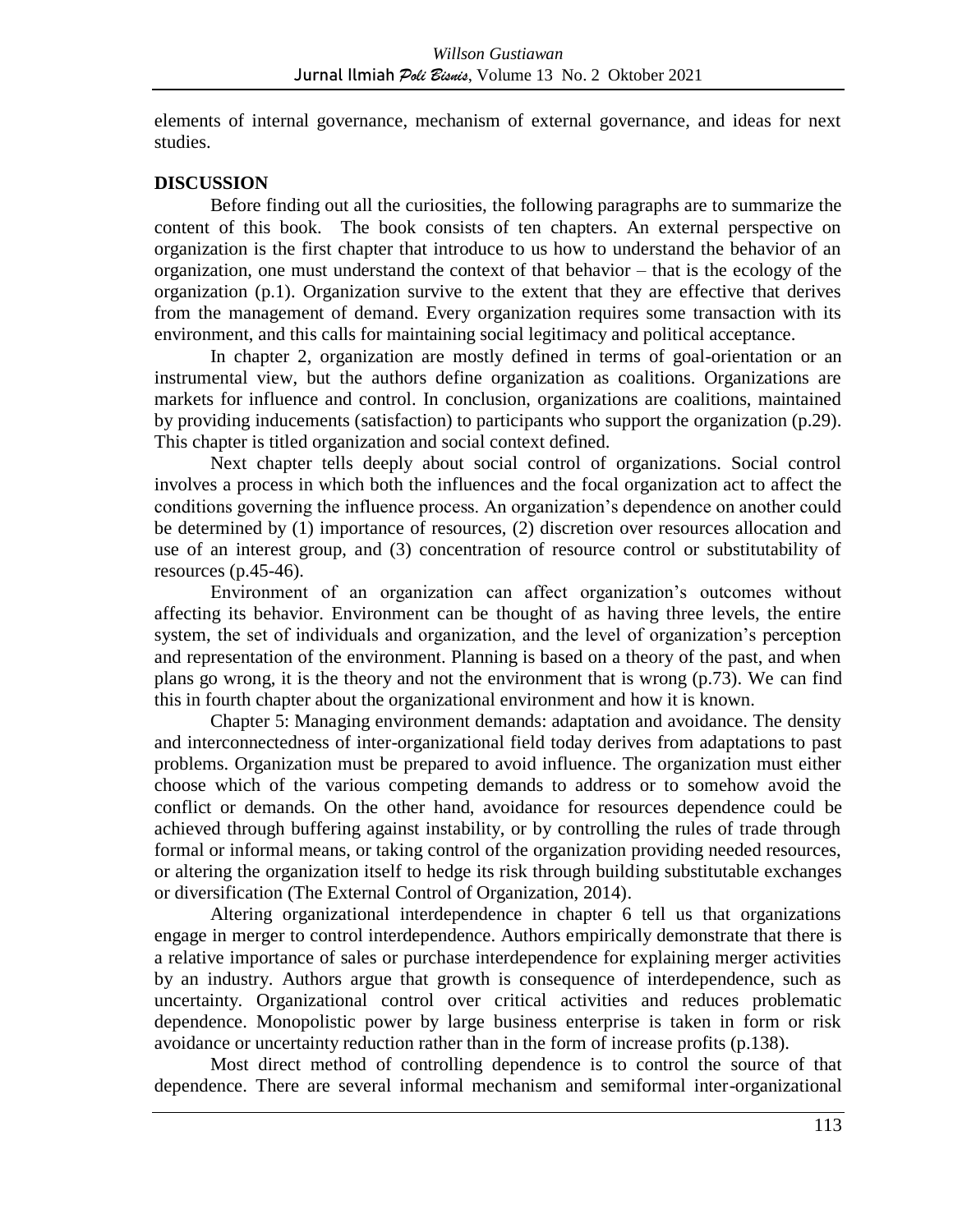linkages, including: cooptation, trade association, cartels, reciprocal trade agreement, coordinated councils, advisory boards, and boards of directors, joint ventures, and social norms (p.144). Environmental munificence appears mainly responsible for firm shifting between cooperation and conflict. Evidently, environment can be negotiated in chapter 7.

Moreover, environment can be also created. In next chapter, faced with otherwise unmanageable interdependencies, organization through political mechanism, attempt to create for itself an environment that is better for its interest. Environment is not only a given, to be absorbed, avoided or accepted, it is itself the dynamic outcome of the action of many formal organizations seeking their own interest (p.190).

The length of an administrator's tenure in office is likely to be less when there is visible evidence of his inability to cope with critical contingency and he is unable to institutional control (p.242). Executive succession (the title of Chapter 9), hiring and movement is a strategic response to environmental contingencies, as they often lead to inter-organizational linkages and enhances communication between organizations.

In the last chapter under the title of the design and management of externally controlled organizations, stated that organization are other-directed, involved in a constant struggle for autonomy and discretion, confronted with constrains and external control (p.257). Power in an organization organizes around critical and scarce resources. In essentially, the book emphasizes on the need for an organization to remain as autonomous as possible and suggest mechanism thought which its dependence on others' can be reduced.

#### **An External Perspective on Organization**

Since this book centralize in understanding the behavior of an organization that is the ecology of the organization, it is important not only to manage the organization but also to control it. It is generally accepted that context organizational environment, are important for understanding action and structures. Therefore, this book discusses how organizations manage to survive. How managers go about ensuring their organizations survival is what this book is about (p.2). The key to organizational survival is the ability to acquire and maintain resources. In spite of the importance of organizational environment, not much attention on this matter, that rather than acquiring, most scholars dealt with using the resources.

Some key concepts developed a contextual perspective of organization. Organizational effectiveness is the ability to create acceptable outcomes and actions. Organizational effectiveness is an external standard of how well an organization is meeting the demands of the various groups and organizations that are concerned with its activities. While the organizational efficiency is an internal standard of performance. Efficiency measured by ratio of resources utilized to output produced. Organizational environment is made from the external basis for judging organizational effectiveness. Organizational environments are not given realities, they are created through a process of attention and interpretation. Organizational constrained actions occur when ever one response to a given situation is more probable than any other response to the situation, regardless of the actor responding (p.14). Finally, there are some perspective of the role of management in organizations: the symbolic role of management and the possibilities of managerial action that can adjust and alter the social context surrounding the organization.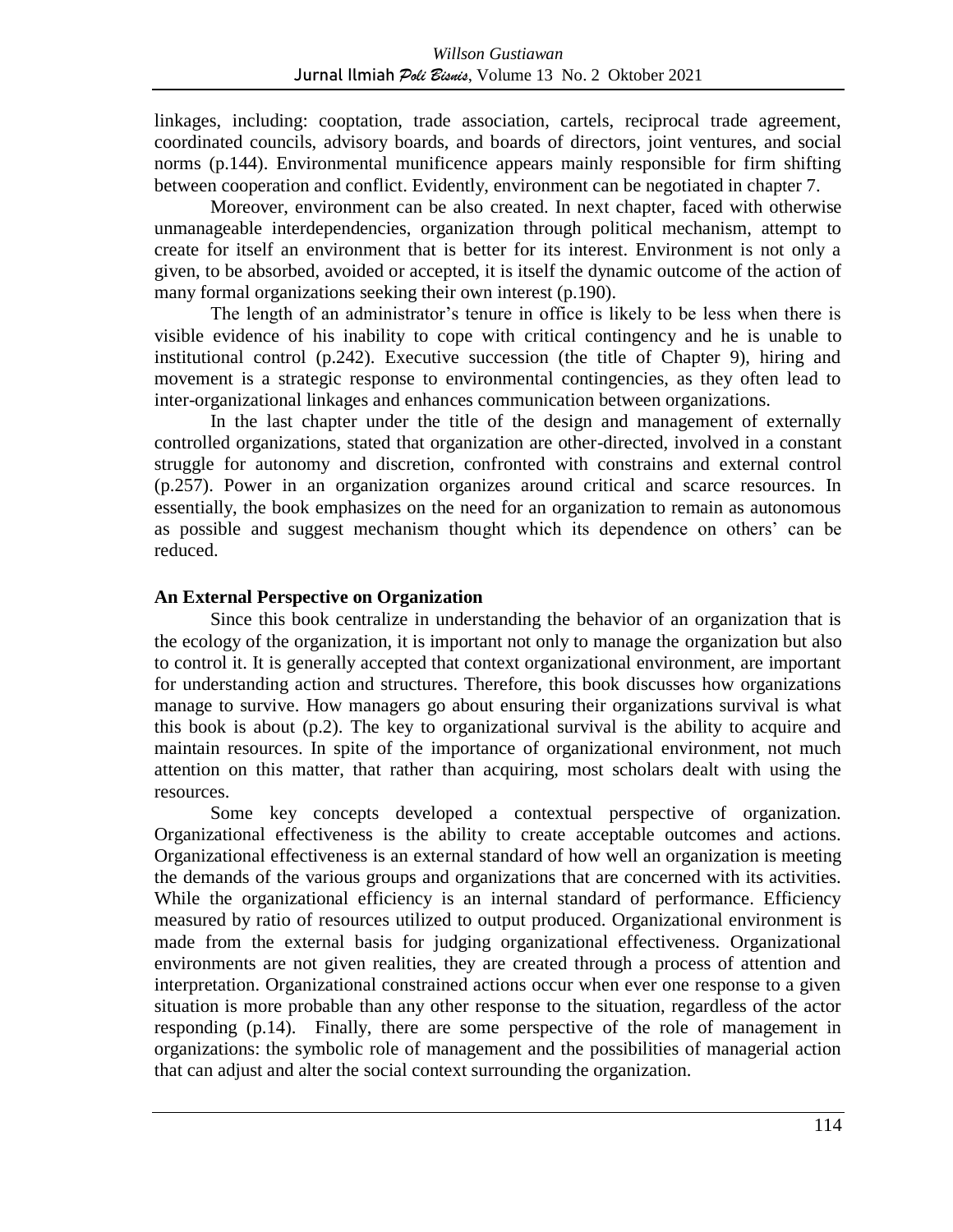#### **Organization and Social Context Defined**

In the social context, the authors preferred to view organizations as coalitions altering their purposes and domains to accommodate new interests, sloughing off parts of themselves to avoid some interest when necessary, becoming involved in activities far afield from their stated central purposes (p.24). An organization, according to organization as market for influence and control perspective, is viable as long as its available inducements are sufficient to elicit the necessary contributions, or to maintain a viable coalition of support. In regard of organizations are coalitions, management faces the necessity of coping with competing and conflicting demands.

An organization as a structured body has boundary that is its influence over activities compared to the influence of other social actors over the same activities of the same participants. Once, organizational effectiveness is the assessment of the organization's output and activities by each of various groups or participants. The task of organizational effectiveness is the management of coalition to ensure continued support and survival of the organization.

#### **The Organizational Environment and How It Is Known**

In understanding the organizational environment, there are three level of the environment: the environment consists of the entire system of interconnected individuals and organizations who are related to one another and to focal organization through the organization's transaction; the set of individuals and organizations with whom this organization directly interacts; and the level of organization's perception and presentation of the environment – its enacted environment.

According to Emery & Trist (1965) there are four types of environment: (1) placidrandomized, a situation in which the resources desired were randomly distributed throughout the environment, (2) placid-clustered, refers to an environment in which the pattern of resources is sequentially predictable, (3) distributed-reactive, that the distributions and probabilities of resources are created by the actions of organizations themselves, (4) turbulent, that involves the connection of sets of actors to other sets of actors interdependently.

In knowing the environment, the enactment process can be used to describe. The human creates the environment to which the system then adapts. The human actor does not react to an environment, he enacts it (Weick, 1969). This concept of enactment provides important implications for understanding organizational actions in environments. The determinants for this process are organizational structures, organizational information system structure, and organizational activities. The problems in environmental enactment may misread interdependence, misinterpret demands, remain committed to past practices or fail to see the various conflict in demands.

Reading along this book, the curiosity become clearer. Dill (1981) also realized that he has taken a long time for the ides to take hold that we must understand an organization's environment before we can understand the organization. Chester Barnard's central idea of an organization and its relevant environment as a managed network of participant, bartering contribution that each can make for material or physics inducements in return, has attracted new prominence (Dill, 1981).

It is realized that the environment is important for an organization as Peter Drucker suggested that the importance of environment can be useful in behavioral research. In fact,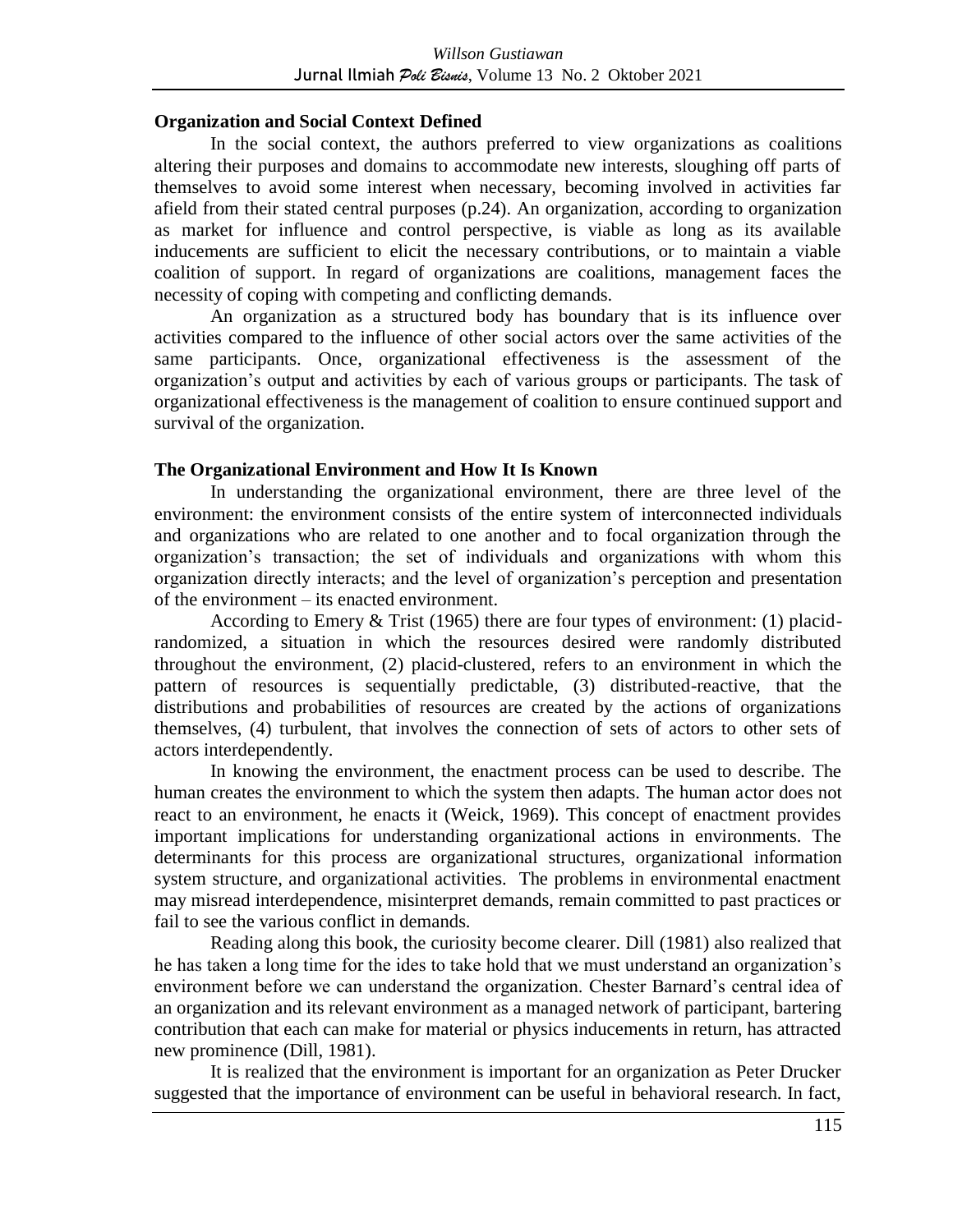this importance of environment, then Pfeffer and Salancik's book become an interesting and broad-ranging contribution in studying organization. This book is based on their own research on the performance of organizations. They were mainly interested in assessing an organization's level of dependence on outside groups for resources and how an organization and its leader assess the nature and significance of that dependence and find ways to reduce resultant uncertainties or detrimental consequences (Dill, 1981). The authors' argument reinforces our belief that the environment is important.

### **CONCLUSSION**

To sum up, lets restate what has been drawn throughout this paper. Discussing organizing function of management begins with organization and its macro level, because the organizing indeed has strong relationship with the organization. The discussion then be helped by other reviewing work and enriched by discussing the environment. To relieve the curiosity, Eilon's work (1996) provided theoretically background in terms of administration control system classification: standards, measurement, controllers, and control of control. Along with Chenhall (2003)'s research findings in terms of contingency-based studies over the pass twenty years derived a management control system and Gillan (2006)'s paper discussing the corporate governance. The discussion starts with summarizing Eilon's book, then observes an external perspective on organization, the organization and social context defined, and the environment of organization. So far, the discussions can relieve the curiosity that there is a logical consequence in discussing the control system and external control of organization should relate to the organization itself, organizing function of management, and the environment of the organization.

## **RECOMMENDATION**

Finally, there are some concluded recommendation that we may consider: correct knowledge about important environmental dependencies call for organizations to devote more resources to environmental scanning and to have operating people who must make decisions; organizations which have grown too dependent in uncontrollable ways on outside groups should consider escaping those dependencies by diversifying in other fields; to cope with the conflicting demands that they acknowledge diversification creates, they argue the importance of having organizational slack and a loosely coupled, constituencyoriented organizational structure; they urge that there should be protections in organizations against institutionalization of power for executive and improvements in ways to change leaders in response to environmental demands (Dill, 1981). These recommendations is believed to have successfully answer all the curiosity regarding the organization, the environment, the control to the organization externally, thus the importance of environment to the organization.

## **LIMITATION**

There are some limitations of this review paper. First, substantially, the topic discussing the control system and external control of organization seems like to be too narrow to understand the organizing function of management. However, it discussed the organization itself and the organizations' environment. Second, the use of few related papers could generate provisional conclusions. The main source of this paper is a single book of Pfeffer & Salancik supported by Dill's reviewed work.